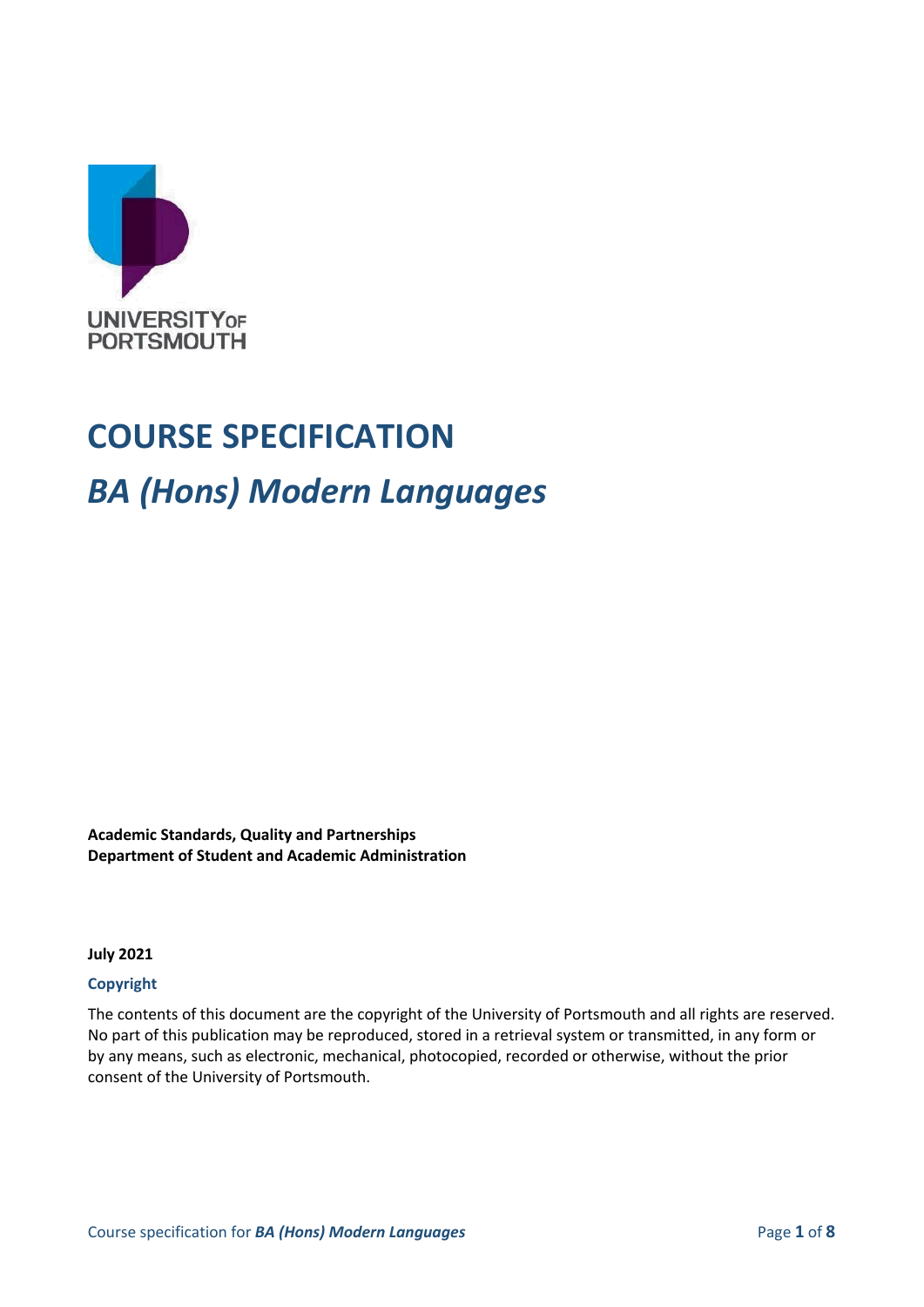## **COURSE SPECIFICATION**

| <b>Course Title</b>                                                                                     | <b>BA (Hons) Modern Languages</b>                                                                                                 |  |
|---------------------------------------------------------------------------------------------------------|-----------------------------------------------------------------------------------------------------------------------------------|--|
| <b>Final Award</b>                                                                                      | <b>BA</b>                                                                                                                         |  |
| <b>Exit Awards</b>                                                                                      | CertHE, DipHE, Ordinary                                                                                                           |  |
| Course Code / UCAS code (if applicable)                                                                 | C <sub>2834F</sub>                                                                                                                |  |
| Mode of study                                                                                           | <b>Full time</b>                                                                                                                  |  |
| Mode of delivery                                                                                        | Campus                                                                                                                            |  |
| Normal length of course                                                                                 | 4 years                                                                                                                           |  |
| Cohort(s) to which this course specification<br>applies                                                 | September 2020 intake onwards                                                                                                     |  |
| <b>Awarding Body</b>                                                                                    | University of Portsmouth                                                                                                          |  |
| <b>Teaching Institution</b>                                                                             | University of Portsmouth                                                                                                          |  |
| Faculty                                                                                                 | <b>Faculty of Humanities and Social Sciences</b>                                                                                  |  |
| School/Department/Subject Group                                                                         | School of Languages and Applied Linguistics                                                                                       |  |
| School/Department/Subject Group                                                                         | http://www.port.ac.uk/school-of-languages-and-area-                                                                               |  |
| webpage                                                                                                 | studies/                                                                                                                          |  |
| Course webpage including entry criteria                                                                 | http://www.port.ac.uk/courses/modern-languages-and-<br>area-studies/ba-hons-modern-languages/                                     |  |
| Professional and/or Statutory Regulatory<br><b>Body accreditations</b>                                  | The optional MFL with Initial Teacher Training route is<br>approved by the National College for Teaching and<br>Leadership (NCTL) |  |
| <b>Quality Assurance Agency Framework for</b><br><b>Higher Education Qualifications (FHEQ)</b><br>Level | Levels 4, 5, 6                                                                                                                    |  |

This course specification provides a summary of the main features of the course, identifies the aims and learning outcomes of the course, the teaching, learning and assessment methods used by teaching staff, and the reference points used to inform the curriculum.

This information is therefore useful to potential students to help them choose the right course of study, to current students on the course and to staff teaching and administering the course.

Further detailed information on the individual modules within the course may be found in the relevant module descriptors and the Course Handbook provided to students on enrolment.

Please refer to the [Course and Module Catalogue](https://course-module-catalog.port.ac.uk/#/welcome) for further information on the course structure and modules.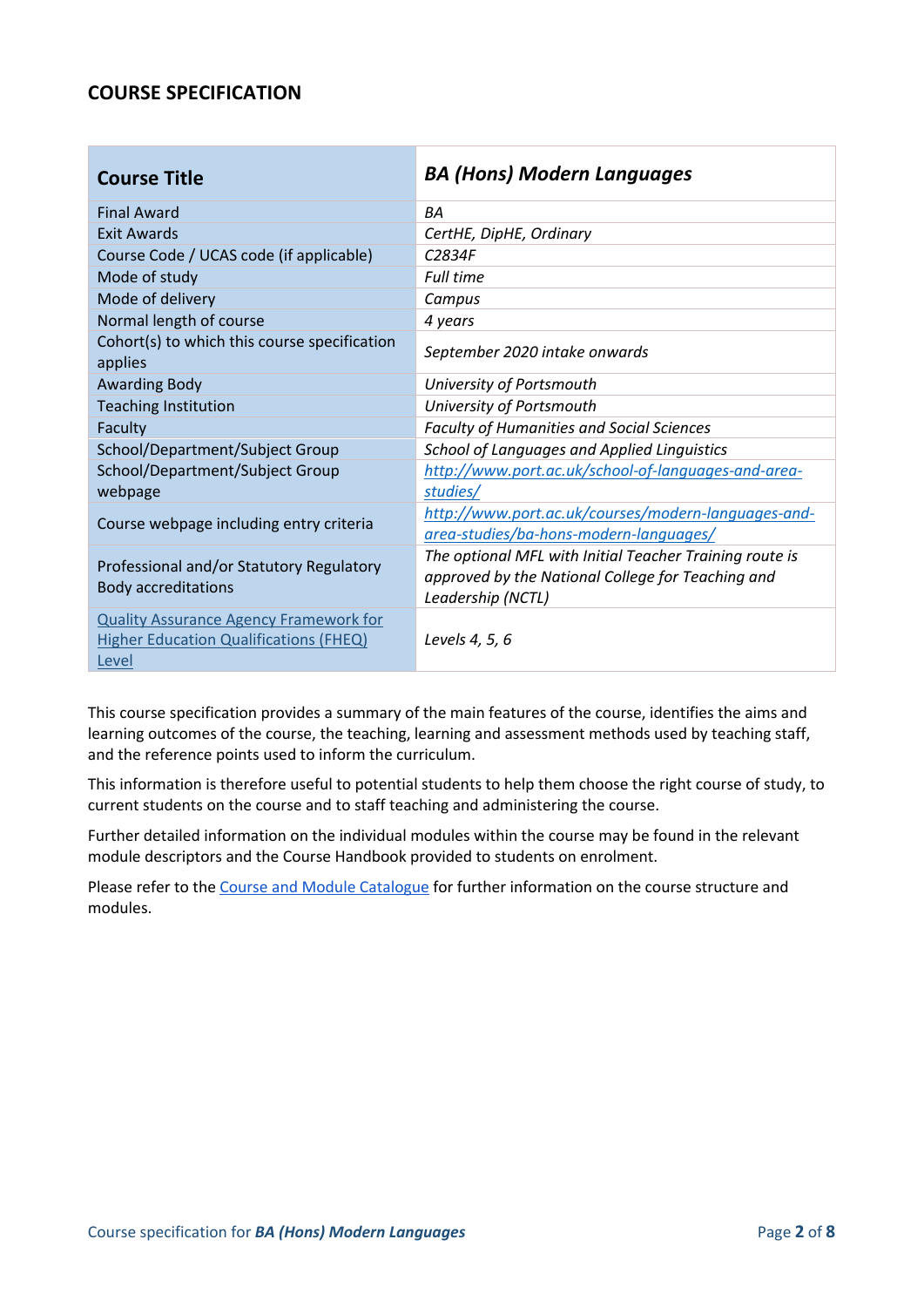# **Educational aims of the course**

- To provide students with knowledge and understanding of the country/ies where their target language(s) is/are spoken using a range of appropriate disciplinary or interdisciplinary approaches.
- To provide students with a sound understanding of contemporary affairs in one (single) or two (combined) language areas, with opportunities for specialisation in historical studies (including social and cultural), politics and social science, or business and economics.
- To enable students to acquire an informed sense of the similarities and differences between areas, thus fostering cross-cultural and international perspectives.
- To provide students with a detailed understanding of the fields of communication and digital communication.
- To provide students with translation and interpreting skills
- To offer students the opportunity to be recommended for Qualified Teacher Status (QTS) via the MFL with ITT pathway
- To equip graduates with the necessary transferable skills for lifelong learning and flexibility in the context of changing labour markets
- To provide students with the skills and knowledge required to maximise careers and postgraduate study opportunities
- To provide all students with the opportunities to develop their linguistic and communication skills in accordance with their needs and with their overall programme objectives.
- To engage students in using their target languages for the purposes of understanding, expression and communication in written, oral and aural forms.
- To attain explicit knowledge of the language (grammar, idiom, registers, and vocabulary).
- To acquire knowledge of aspects of the cultures, communities and societies where the language is used.
- To develop intercultural awareness and understanding.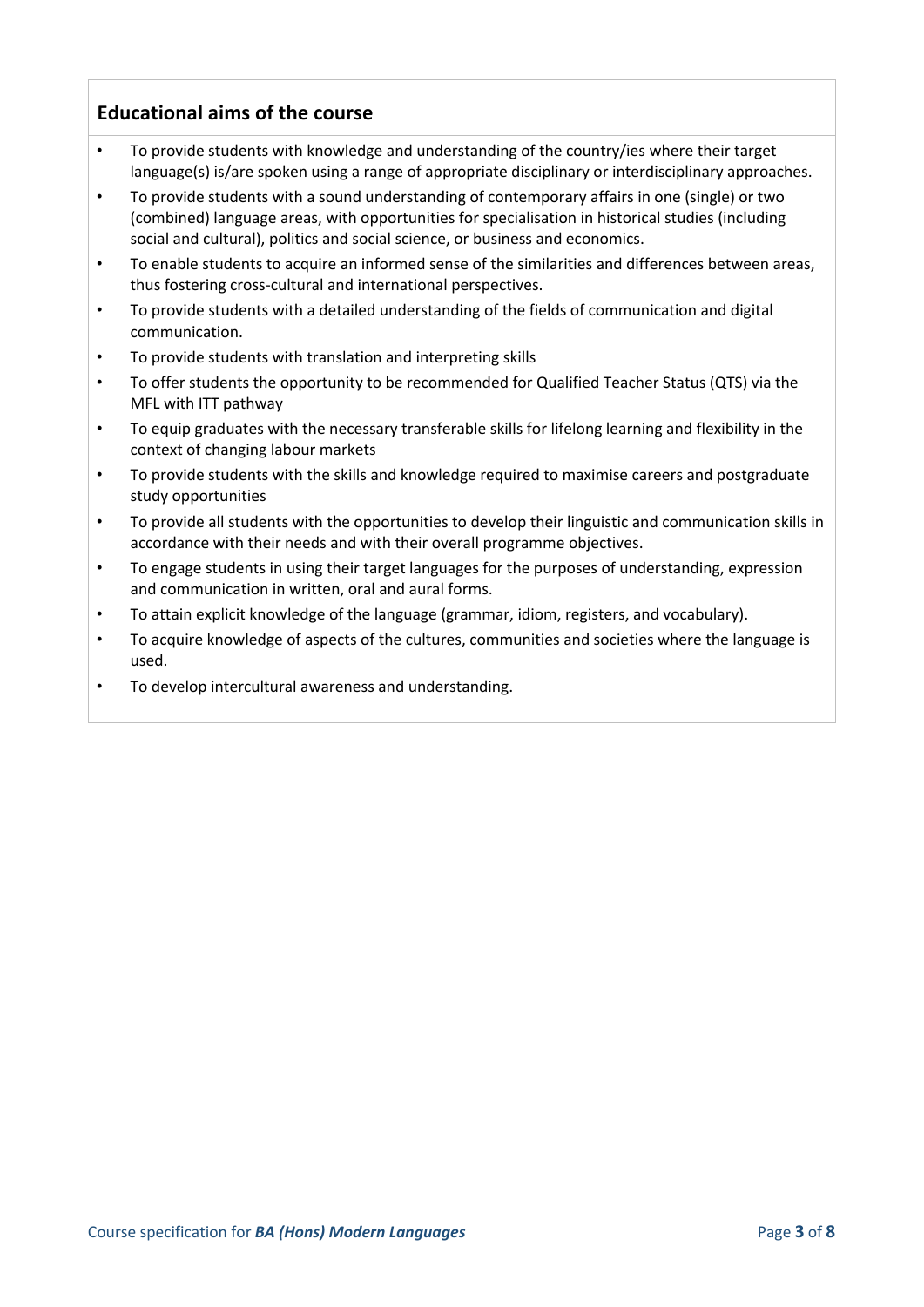# **Course Learning Outcomes and Learning, Teaching and Assessment Strategies**

The [Quality Assurance Agency for Higher Education \(QAA\)](http://www.qaa.ac.uk/en) sets out a national framework of qualification levels, and the associated standards of achievement are found in their [Framework for Higher Education](http://www.qaa.ac.uk/en/Publications/Documents/qualifications-frameworks.pdf)  [Qualifications](http://www.qaa.ac.uk/en/Publications/Documents/qualifications-frameworks.pdf) document.

The Course Learning Outcomes for this course are outlined in the tables below. The following are taken from the Languages, Cultures and Societies (LCS) Benchmark Statements

| LO<br>number | <b>Learning outcome</b>                                                                                                                                                                                                                                                                                                                                         | <b>Learning and Teaching</b><br>methods                                                         | <b>Assessment</b><br>methods                                                                                                     |
|--------------|-----------------------------------------------------------------------------------------------------------------------------------------------------------------------------------------------------------------------------------------------------------------------------------------------------------------------------------------------------------------|-------------------------------------------------------------------------------------------------|----------------------------------------------------------------------------------------------------------------------------------|
| A1           | Knowledge of the cultures,<br>communities and societies where a<br>language is used, including aspects<br>of their literatures, cultures,<br>history, politics and social or<br>economic structures                                                                                                                                                             | Seminars, lectures, group<br>work, independent study,<br>placements, tutorials                  | Essays, portfolios,<br>examinations,<br>presentations                                                                            |
| A2           | An ability to use the target<br>language for the purposes of<br>understanding, expression and<br>communication                                                                                                                                                                                                                                                  | Seminars, language labs<br>work, group work,<br>independent study,<br>placements, tutorials     | Portfolios, examinations,<br>presentations, blogs,<br>summaries, recordings,<br>news broadcast, mock<br>conferences, interviews. |
| A3           | Intercultural awareness and<br>understanding of the similarities<br>and dissimilarities of the cultures,<br>communities and societies where<br>the languages are used in<br>comparison with their own. This will<br>normally be significantly enhanced<br>by a period of residence in the<br>countries of the target languages,<br>or an equivalent experience. | Seminars, lectures, group<br>work, independent study,<br>placements, tutorials,<br>project      | Portfolio, report, essays,<br>presentations                                                                                      |
| A4           | Specialist knowledge in the area<br>researched for the Research Project                                                                                                                                                                                                                                                                                         | Lectures, tutorials,<br>workshops, placements,<br>independent study                             | Research Project, draft<br>research project (for<br>formative purposes)                                                          |
| $A5*$        | Approaches to the practice and<br>theory underpinning language<br>teaching, including learning styles<br>and teaching styles and methods<br>relevant to the subject content.                                                                                                                                                                                    | Lectures, seminars,<br>observations, group<br>work, independent study,<br>tutorials, placements | Portfolios, commentaries,<br>essays, presentations.                                                                              |

#### **A. Knowledge and understanding of:**

*\*Students who additionally take the optional MFL with ITT pathway will be able to demonstrate this Education-based learning outcome (A5), although this can also be met by students who do not take this pathway but choose certain optional modules, such as Introduction to Teaching.*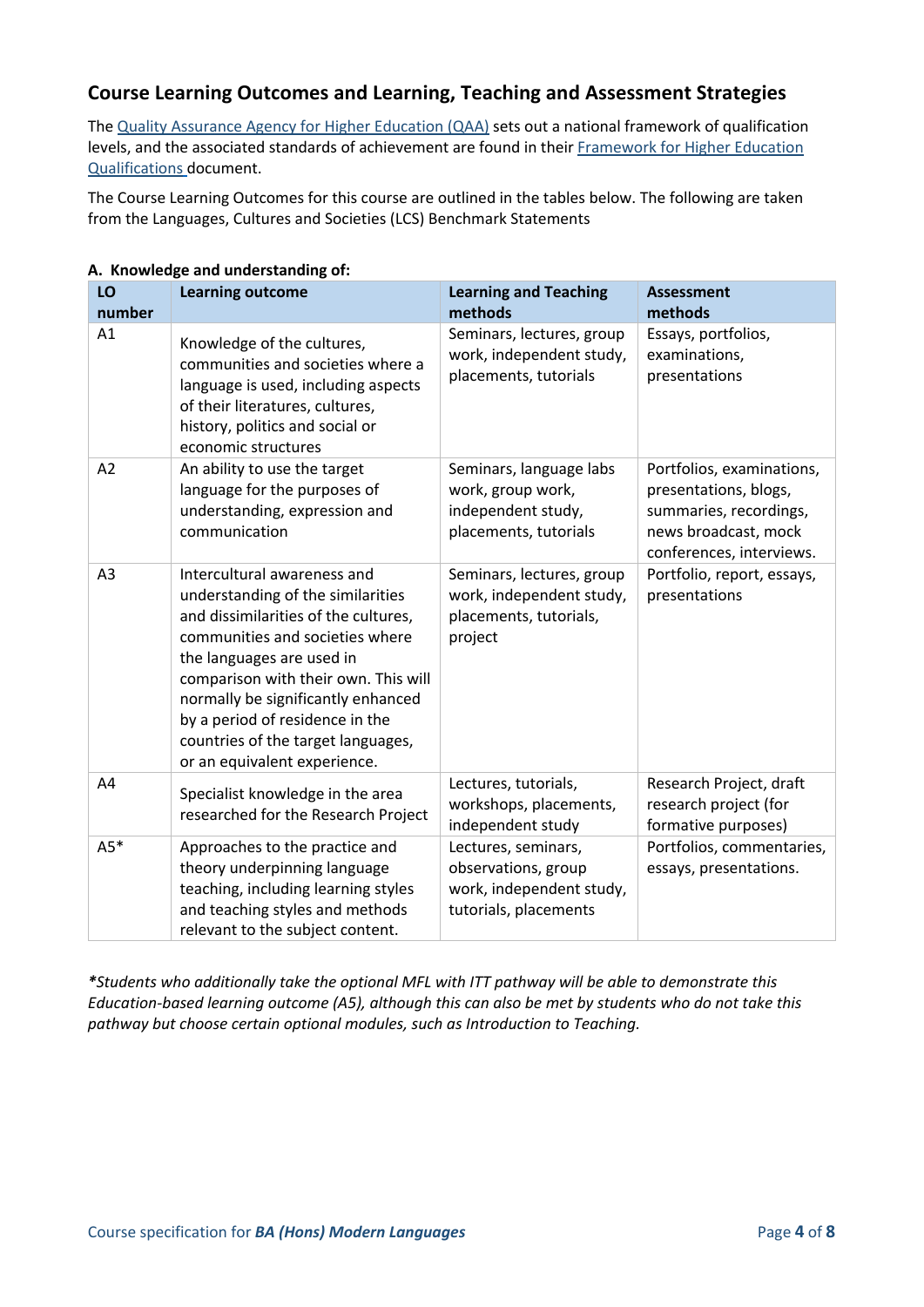#### **B. Cognitive (Intellectual or Thinking) skills, able to:**

| LO<br>number   | <b>Learning outcome</b>                                                                                                                                                               | <b>Learning and Teaching</b><br>methods                                                                                   | <b>Assessment</b><br>methods                                                                                                        |
|----------------|---------------------------------------------------------------------------------------------------------------------------------------------------------------------------------------|---------------------------------------------------------------------------------------------------------------------------|-------------------------------------------------------------------------------------------------------------------------------------|
| <b>B1</b>      | Critically analyse and demonstrate<br>detailed knowledge of the area, its<br>history, culture, and society.                                                                           | Lectures, seminars, group<br>work, independent study,<br>tutorials                                                        | Portfolios, examinations,<br>presentations,<br>summaries                                                                            |
| <b>B2</b>      | Use language creatively and<br>precisely for a range of purposes<br>and audiences                                                                                                     | Seminars, language labs,<br>interpreting suite, group<br>work, independent study,<br>tutorials, mock<br>conferences       | Portfolios, examinations,<br>presentations,<br>summaries, recordings,<br>news broadcast, mock<br>conferences, interviews,<br>blogs. |
| B <sub>3</sub> | Demonstrate critical understanding<br>of contributory disciplines and<br>theories, and the capacity to assess<br>& compare the merits of different<br>approaches                      | Lectures, seminars, group<br>work, independent study,<br>placements, tutorials                                            | Portfolios, essays,<br>examinations,<br>presentations,<br>interviews, blogs.                                                        |
| <b>B4</b>      | Construct reasoned argument,<br>synthesise relevant information and<br>exercise critical judgement                                                                                    | Tutorials, seminars,<br>independent study,<br>presentations                                                               | Tutorials, seminars,<br>independent study,<br>library sessions,<br>interviews                                                       |
| $B5*$          | Deal with educational issues<br>systematically and creatively using<br>principal sources of educational<br>information and data and make<br>sound judgements based on<br>information. | Lectures, seminars,<br>workshops, group work,<br>independent study,<br>internship, placements,<br>tutorials, observations | Portfolios, essays,<br>commentaries,<br>presentations, lesson<br>planning.                                                          |

*\*Students who additionally take the optional MFL with ITT pathway will be able to demonstrate this Education-based learning outcome (B5), although this can also be met by students who do not take this pathway but choose certain optional modules, such as Introduction to Teaching.*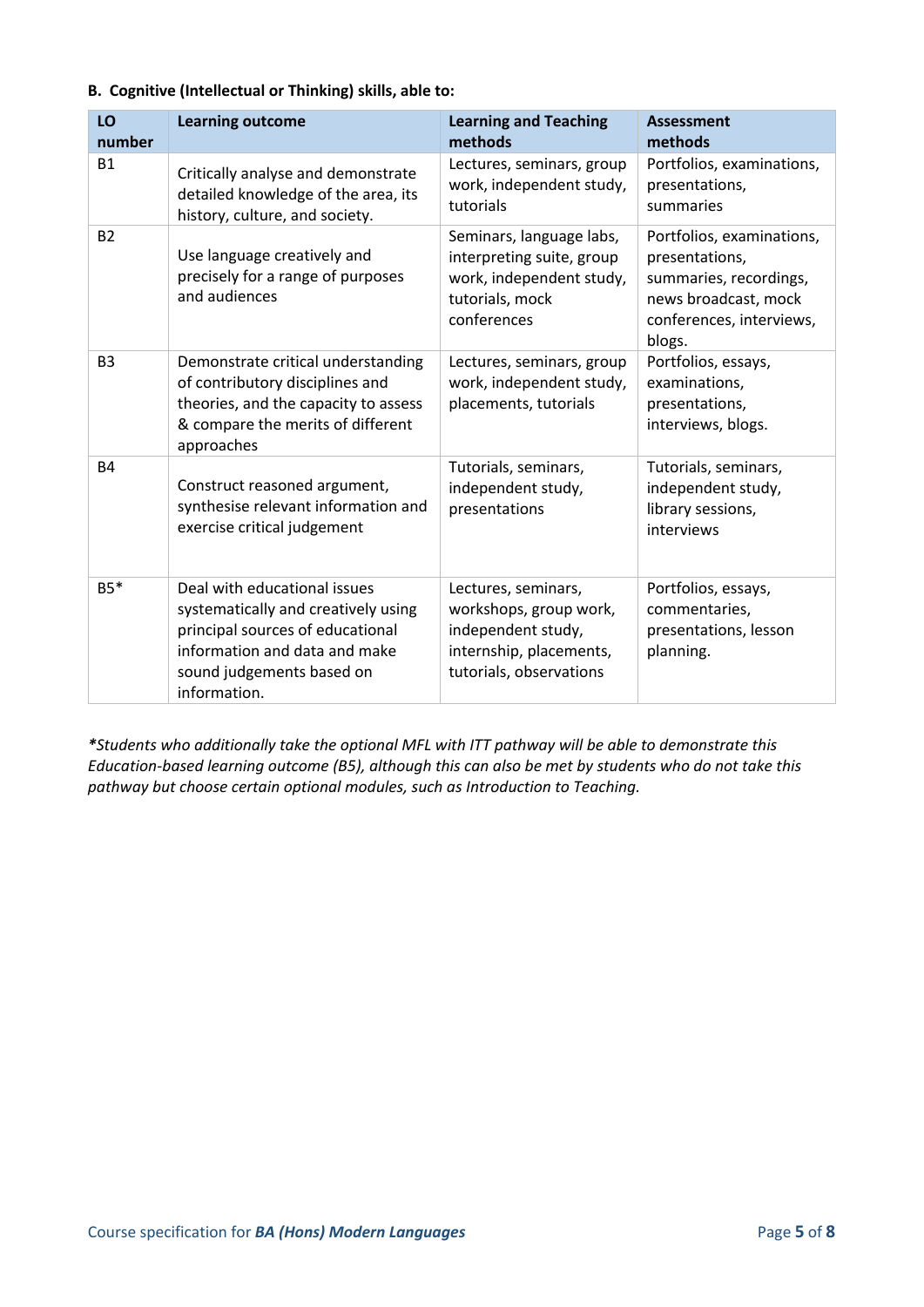#### **C. Practical (Professional or Subject) skills, able to:**

| LO<br>number   | <b>Learning outcome</b>                                                                                                                                                                                                                     | <b>Learning and Teaching</b><br>methods                                                                                         | <b>Assessment</b><br>methods                                                                                                        |
|----------------|---------------------------------------------------------------------------------------------------------------------------------------------------------------------------------------------------------------------------------------------|---------------------------------------------------------------------------------------------------------------------------------|-------------------------------------------------------------------------------------------------------------------------------------|
| C <sub>1</sub> | Appreciate the similarities and<br>differences between areas of the<br>world, thus fostering cross-cultural<br>and international perspectives                                                                                               | Lectures, seminars,<br>tutorials, placements                                                                                    | Portfolios, examinations,<br>presentations,<br>summaries                                                                            |
| C <sub>2</sub> | Communicate fluently and<br>appropriately, maintaining a high<br>degree of grammatical accuracy, in<br>the target language with competent<br>or native speakers of the target<br>language in a professional context                         | Seminars, language labs,<br>interpreting suite, group<br>work, independent study,<br>placements, tutorials,<br>mock conferences | Portfolios, examinations,<br>presentations,<br>summaries, recordings,<br>news broadcast, mock<br>conferences, interviews,<br>blogs. |
| C <sub>3</sub> | Become mature, independent<br>learners who can demonstrate<br>initiative, self-organisation and time<br>management attributes                                                                                                               | Seminars, group work,<br>simulations,<br>presentations,<br>independent study                                                    | Essays, presentations,<br>portfolios                                                                                                |
| C <sub>4</sub> | Make specialised vocational use of<br>their language skills, i.e. through<br>studies of translating or interpreting                                                                                                                         | Seminars, language labs,<br>interpreting suite, group<br>work, independent study,<br>placements, tutorials,<br>mock conferences | Portfolios, examinations,<br>translations,<br>commentaries,<br>interpreting tasks, mock<br>conferences, interviews,<br>blogs.       |
| $C5*$          | Improve their own teaching, by<br>evaluating it, learning from the<br>effective practice of others and from<br>evidence. They will be motivated<br>and able to take increasing<br>responsibility for their own<br>professional development. | Seminars, observations,<br>teaching sessions, group<br>work, independent work                                                   | Portfolios, presentations,<br>essays, teaching practice,<br>reflections.                                                            |

*\*Students who additionally take the optional MFL with ITT pathway will be able to demonstrate this Education-based learning outcome (C5), although this can also be met by students who do not take this pathway but choose certain optional modules, such as Introduction to Teaching.*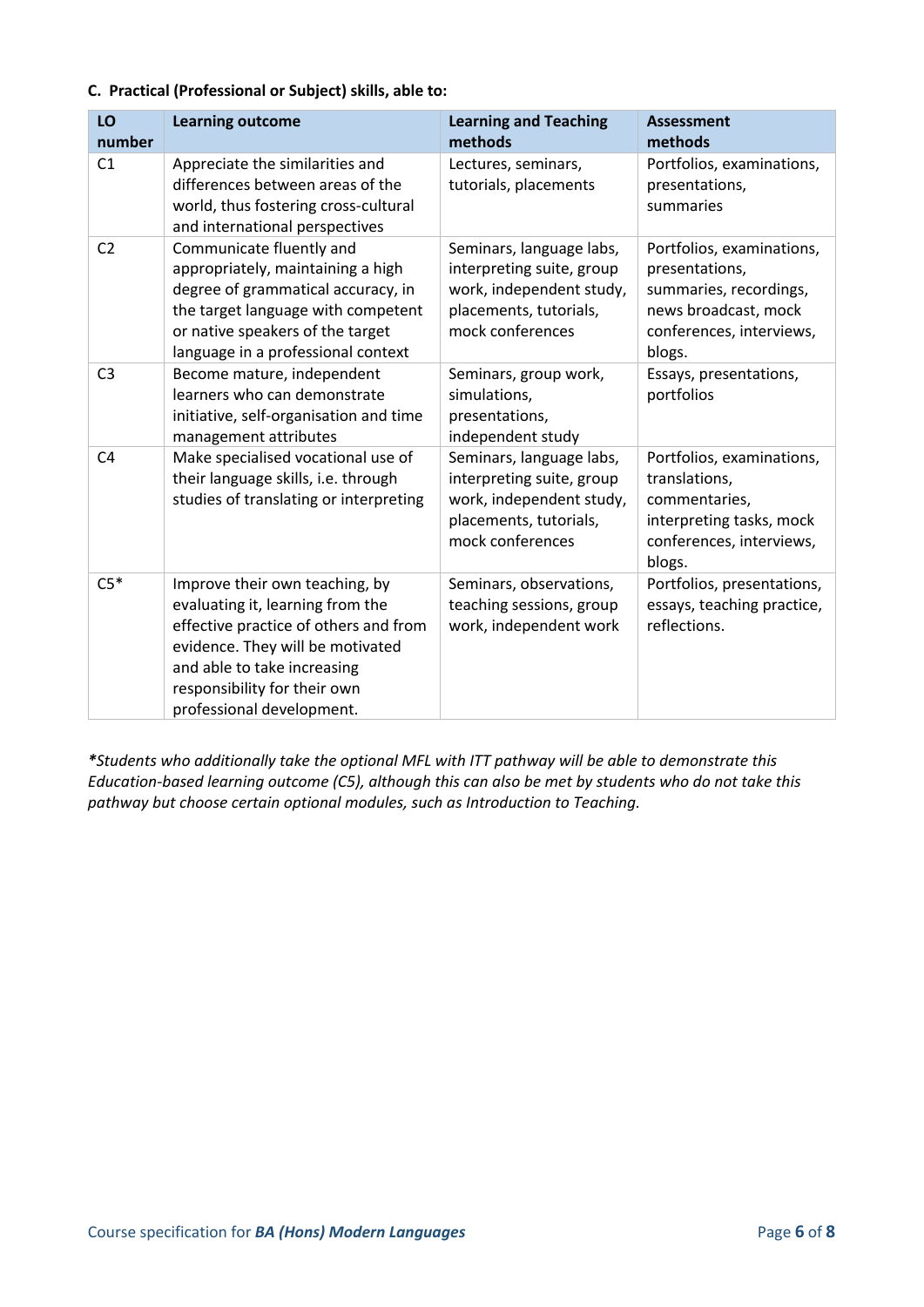| LO<br>number   | <b>Learning outcome</b>                                                                                                                                                                           | <b>Learning and Teaching</b><br>methods                                                                                  | <b>Assessment</b><br>methods                                                                                                                                                         |
|----------------|---------------------------------------------------------------------------------------------------------------------------------------------------------------------------------------------------|--------------------------------------------------------------------------------------------------------------------------|--------------------------------------------------------------------------------------------------------------------------------------------------------------------------------------|
| D <sub>1</sub> | Gather, process and critically<br>evaluate information from written,<br>spoken and other sources                                                                                                  | Seminars, language labs,<br>interpreting suite,<br><b>Learning Resources</b><br>Centre, group work,<br>independent study | Portfolios, presentations,<br>recordings, news<br>broadcast, mock<br>conferences, blogs,<br>magazine production.                                                                     |
| D <sub>2</sub> | Communicate, present, and interact<br>effectively and accurately, being<br>able to gather, process and critically<br>evaluate information from written,<br>spoken and audio-visual sources.       | Seminars, language labs,<br>interpreting suite, group<br>work, independent study,<br>placements, tutorials               | Presentations,<br>recordings, news<br>broadcast, mock<br>conferences, interviews.                                                                                                    |
| D <sub>3</sub> | Work with a significant amount of<br>independence, demonstrated in self-<br>direction, self-management and<br>intellectual initiative both in learning<br>and studying, and in time<br>management | Group work, independent<br>study, placements                                                                             | Portfolios, essays,<br>examinations,<br>presentations,<br>summaries, recordings,<br>blogs.                                                                                           |
| D <sub>4</sub> | Develop cross-cultural awareness<br>and intercultural communication<br>skills                                                                                                                     | Seminars, language labs,<br>group work, workshops,<br>Global Café, placements                                            | Portfolio                                                                                                                                                                            |
| D <sub>5</sub> | Develop a range of relevant<br>professional skills by engaging in<br>simulated or authentic work-related<br>learning                                                                              | Simulations, seminars,<br>workshops, placements                                                                          | Portfolios, presentations,<br>recordings, news<br>broadcast, mock<br>conferences, interviews,<br>blogs.<br>Opportunities for<br>formative assessment are<br>available at all levels. |

#### **D. Transferable (Graduate and Employability) skills, able to:**

## **Academic Regulations**

The current University of Portsmouth [Academic Regulations](https://staff.port.ac.uk/departments/services/academicregistry/qmd/assessmentandregulations/) will apply to this course.

## **Support for Student Learning**

The University of Portsmouth provides a comprehensive range of support services for students throughout their course, details of which are available at the [MyPort](http://myport.ac.uk/) student portal.

## **Evaluation and Enhancement of Standards and Quality in Learning and Teaching**

The University of Portsmouth undertakes comprehensive monitoring, review and evaluation of courses within clearly assigned staff responsibilities. Student feedback is a key feature in these evaluations, as represented in our [Policy for Listening to and Responding to the Student Voice](http://policies.docstore.port.ac.uk/policy-069.pdf) where you can also find further information.

## **Reference Points**

The course and outcomes have been developed taking account of:

*Insert additional reference points or delete as required*